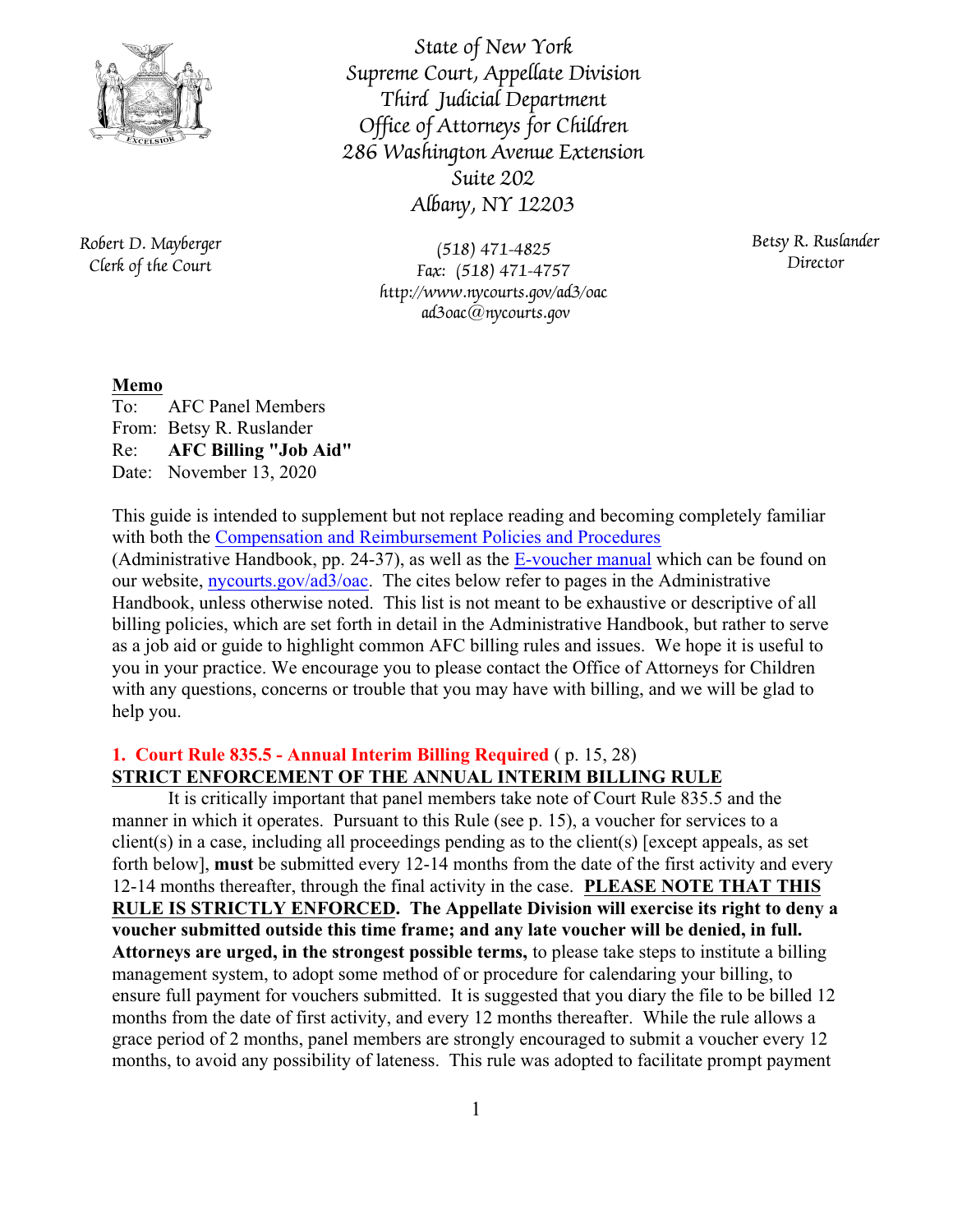for AFC services, but failure to submit timely vouchers has very regretfully resulted in denial of payment, which is our every hope to avoid. This means that if a voucher is submitted more than 14 months from the first activity, that voucher is outside the time frame prescribed by the rule, and it WILL BE DENIED.

The statewide fiscal crisis caused by the global pandemic, does not afford the Appellate Division discretion in allowing for the payment of late vouchers, as it may have in the past.

Please contact [ad3-oac-vouchers@nycourts.gov](mailto:ad3-oac-vouchers@nycourts.gov) to release an interim voucher for submission. When you attempt to submit a voucher for a case that is not yet disposed of, a warning will appear directing you to do so. You only need to request release of a voucher for an interim bill. If the matter is concluded, you simply click "submit", no warning will appear, and you do not need to request permission to submit a voucher; but if the system is not recognizing the dispostion, please email our office at  $\frac{ad3 - \text{oac-vouchers}(a)$  ny courts.gov for assistance.

### **2. Time-keeping Records**

### **a. "Real time"** (p. 24, 30)

Attorneys for children are required to maintain contemporaneous time keeping records containing "real time" documentation that reflects start time and actual time spent (e.g., 9:00 a.m. - 19 minutes). Billing records are not to be in tenths of hours.

#### **b. Documentation** (p. 24)

Attorneys for children are required to maintain sufficient documentation to ensure justification of work done on assigned cases and vouchers submitted. For example, if the voucher contains an entry for a phone call, there should be a note or message in the file reflecting that phone call. Such records should be contemporaneous, that is, created at or about the time of the work done. The voucher is not self-authenticating but should have supporting documentation of services provided. While there is no "pro bono" panel status, if you choose not to submit a voucher, you are nonetheless required to maintain documentation of the work that you do for the court-appointed assignment.

### **c. Services only by the AFC**

The statutory rate of compensation for legal representation is \$75 an hour. The attorney for the child assignment is to the *individual* and not to a firm. As such, the voucher should contain legal work done by the assigned attorney only (subject to a substitute for a court appearance, see no. 15 below). Therefore, work done by a secretary, paralegal, employee, or any other person, other than an expert (see no. 17f below), is not compensable.

## **3. AM/PM**

Because "real time" billing is required, please take care to enter the time correctly in the e-voucher system, including whether the time of day is "AM" or "PM". If an error is made, a voucher may be returned for correction.

### **4. Choose the Correct Court**

Take care to choose the correct court, be it Family or Supreme, when you *begin* a new voucher in the e-voucher system. Once the voucher has been created, the court cannot be changed.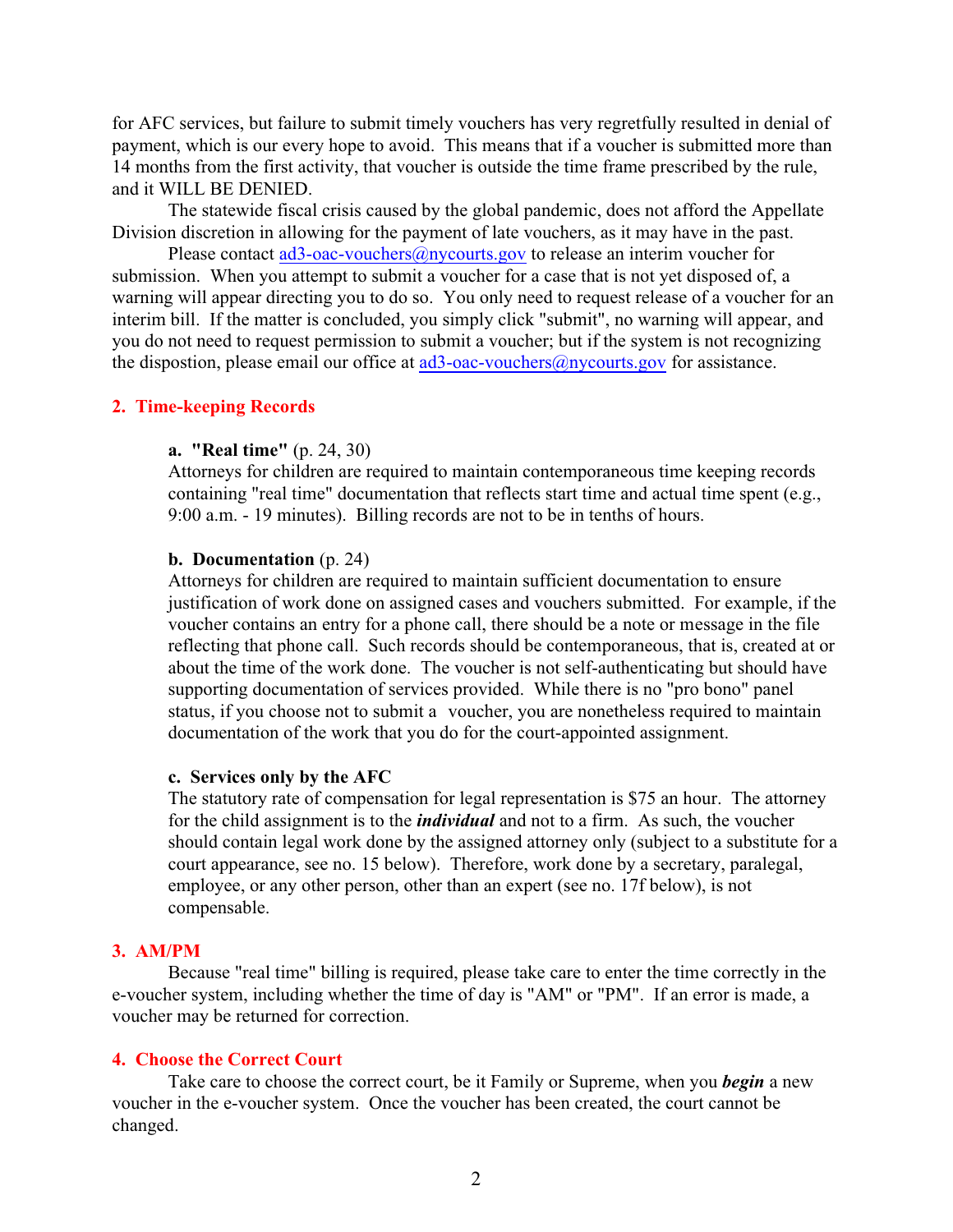## **5. Raise the Age vouchers**

Take care to select the correct court as you will not be able to change the court after the voucher is created.

## **a. For cases sent to Probation Adjustment**

The attorney will select "Supreme Court" (not the "Family Court" because there is no Family Court Docket number), then select the new Proceeding Type entitled "RTA – Probation Adjustment" and enter the Felony Youth Complaint (FYC) Docket number that was assigned in the Superior Court Youth Part. If the new proceeding code is not there, select JD or Designated Felony.

# **b. For cases removed directly to Family Court**

Cases that are sent directly to Family Court without going to Probation Adjustment will be billed as they normally would for a JD proceeding by selecting "Family Court" and the appropriate Proceeding Type (ex:  $D -$  Juvenile Delinquency or  $E -$  JD Designated Felony) and entering the Family Court Docket number.

## **6. Submission**

After completing the voucher online, the voucher must be printed, signed by the attorney and submitted to the court for approval.

# **7. Client Contact (p. 25)**

# **a. Client Contact - Code B** (p. 31)

Client contact should be billed under Activity Code B (see p. 31 and no. 10 below), however, only client contact should be included under Code B. Travel time or meeting with the parent should not be included under Code B.

# **b. No Client Contact** (p. 25)

Every voucher, including appellate vouchers, should include client contact. In the event that the attorney has not had any client contact, an affirmation must be included outlining the reasons for the lack of client contact. Neither the young age of the child nor a settlement is justification for lack of client contact. If a matter has settled and there are difficulties meeting with the client, the attorney may put the stipulation on the record with a contingency that the child must be seen within a reasonably short amount of time.

# **8. Activity Codes** (p. 31)

The type of work typically done on a case is categorized into Activity Codes, which are outlined on p. 31 of the Administrative Handbook. Work performed should be properly categorized, including a brief description of the work, as indicated under each category. Please do not mix activity codes. For example, time spent doing legal research (Code F) should be billed separately from time spent preparing the motion for which the legal research was done (Code E); or time spent traveling to see a client (Code C) should be billed separately from time spent with the client (Code B).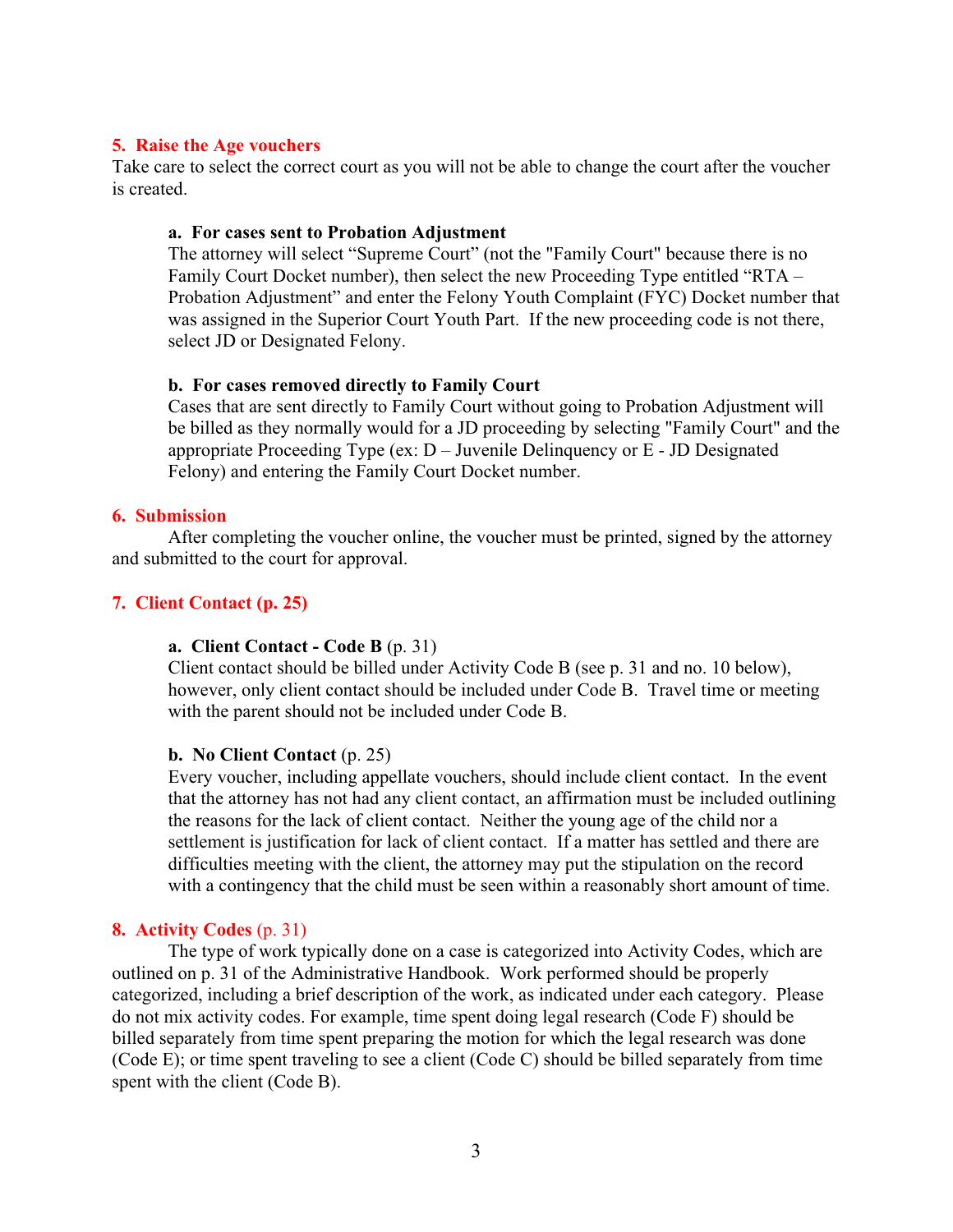### **9. Double Billing** (p. 26)

Double billing is strictly prohibited.

## **10. In-Court Time** (p. 25)

# **a. UCMS in Family Court**

In order to bill for a Family Court appearance, the attorney for the child must be noted in UCMS as being present. If the attorney is at court for a court appearance but does not go on the record, it is incumbent upon the attorney to request that the Family Court Clerk note his/her appearance in UCMS. If the court appearance is not showing up in the evoucher system, please call our office, in the first instance, as we may be able to resolve the problem.

#### **b. Wait time**

Time spent waiting for a case to be called may be billed as in-court time, from the time the case is calendared until the time the attorney leaves the courtroom. If other work is being done during any portion of that wait time, it should be billed as out-of-court work.

### **11. Travel** (p. 27)

**a.** Travel time and mileage is reimbursable for trips in excess of five miles round trip.

- **b.** Time spent getting directions is not billable.
- **c.** Time spent walking or parking, or walking to/from parking is not billable.

**d.** Reimbursement for travel time and mileage will be as reflected by the shortest route on MapQuest. Should there be construction, traffic, weather, detour or other delay, the extended time and mileage is not compensable.

## **12. IDV Cases** (p. 29)

IDV cases must be split and billed to Family Court for the portion that occurred there, and to Supreme Court for the portion that occurred after the case is transferred there.

# **13. Substitute Vouchers** (p. 30)

If the assigned attorney for the child is unable to appear due to unavoidable circumstance, with the permission of the client and the court, another panel member may appear for the assigned attorney on non-substantive matters only. The substitute attorney submits a voucher for the appearance by clicking the box that says "Substituting for assigned Attorney for the Child" and then choosing the name of the assigned attorney (p. 15 of the E-voucher manual). Although there will be a warning that the attorney was not present in court, that warning refers to the assigned attorney and can be disregarded by the substitute attorney.

# **14. Appeal Vouchers** (p. 30)

Appellate vouchers may only be submitted once, following the decision, but in no event later than 12 months from the date of the decision. Interim vouchers on appeals are not permitted.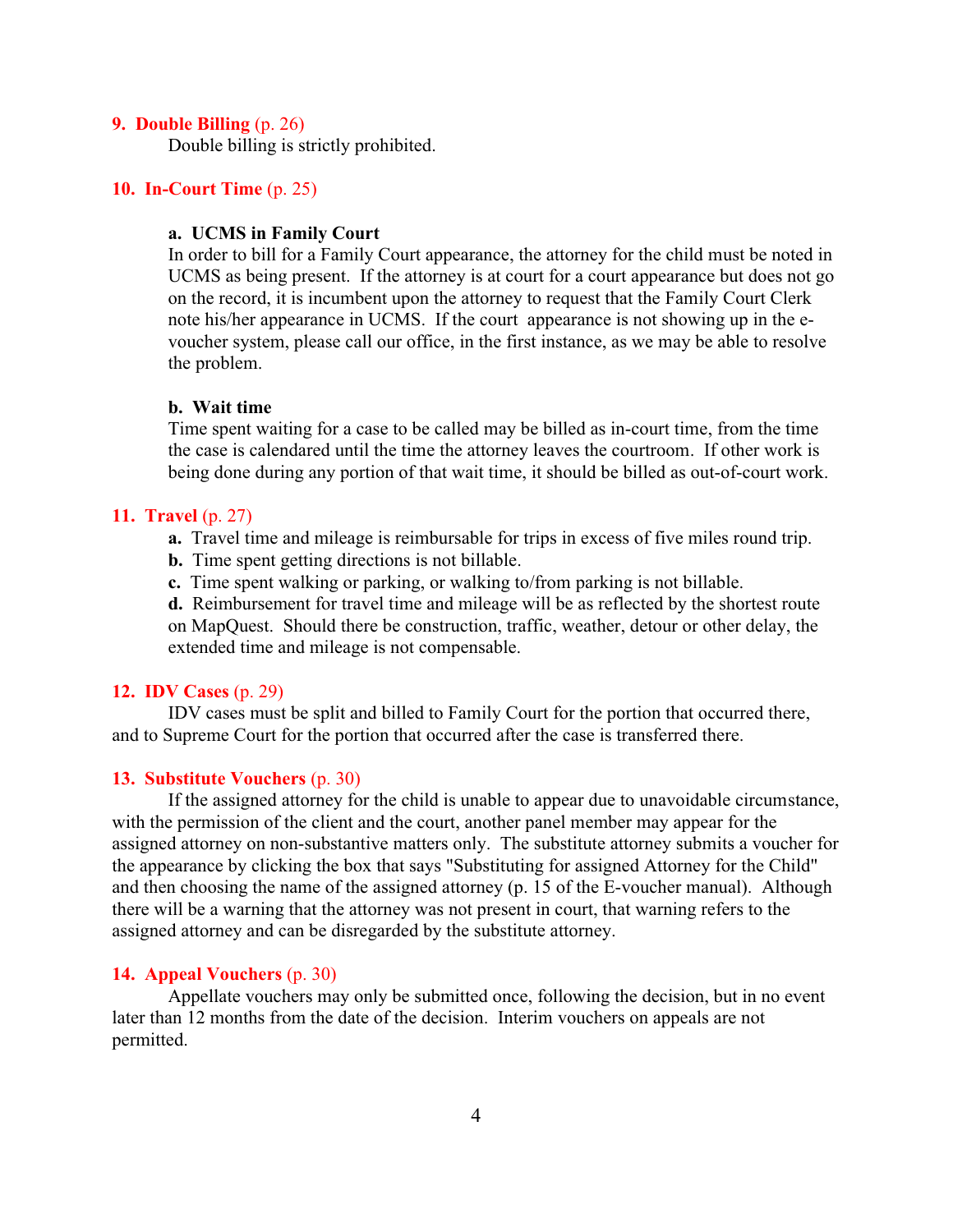### **15. Expenses** (p. 26)

**a.** For travel see no. 13 above.

**b.** For a summary of reimbursable expenses see chart on p. 37 of the Administrative Handbook.

**c.** Time spent preparing a voucher is not billable.

**d.** While time spent doing legal research is billable, associated charges for Westlaw or Lexis/Nexis are considered office overhead and may not be billed.

**e.** Current rate for mileage can be found on our website under [FAQ](http://www.nycourts.gov/ad3/OAC/Forms/FAQ%201-4-17.pdf) or [News Alerts](http://www.nycourts.gov/ad3/OAC/Alerts.html).

**f.** Experts (pp. 33-35). If the cost of expert services will exceed \$1,000 [or \$500 for transcripts, see (g) below], pre-approval of the trial court and the Office of Attorneys for Children is required. The [Pre-Approval Form](http://www.nycourts.gov/ad3/OAC/Forms/pre-approval%20form%201-12-15.pdf) is located under the "Administrative Forms" link on the website. If you have any questions about an expense of representation, please feel free to contact the Office of Attorneys for Children.

## **g.** Transcripts (p. 36).

Transcripts may be obtained by use of the [Minute Order Form](http://www.nycourts.gov/ad3/OAC/Forms/lgminute.pdf), also available at the "Administrative Forms" link on the website. Please confirm the need to order a transcript and investigate potential cost-sharing. The rates for transcripts are statutory and expedited rates and not authorized.

## **16. Excess Compensation** (p. 32)

Vouchers in excess of the statutory amount of \$4,400 require an affidavit of extraordinary circumstances which is set forth on p. 32 of the Administrative Handbook. The affidavit must include more than a perfunctory statement.

#### **17. Changes to Attorney Information**

It is the attorney's responsibility to verify and maintain accurate information in both SFS and the e-voucher system. However, should the need arise to change contact information, please contact the voucher processors who will be happy to assist you with making the changes and filling out the appropriate forms.

### **18. Supreme Court Filing Fees**

The attorney for the child has automatic poor person status. Most Court Clerks should know this but they may not know, simply from your filing, that you represent a child. Therefore, please advise them or, in the alternative, make a motion for poor person status so that you will not have to pay any fees. Such fees will not be reimbursed on a voucher and the attorney will have to seek reimbursement from the court.

### **19. Clarification**

From time to time, the Office of Attorneys for Children may have a question about a voucher or a request for further documentation in order to verify its accuracy or clarify certain circumstances. Because these vouchers are paid for with state taxpayer dollars, please understand that we have an obligation to be as accountable as possible. We request your cooperation and assistance so that we may promptly complete the processing of the voucher.